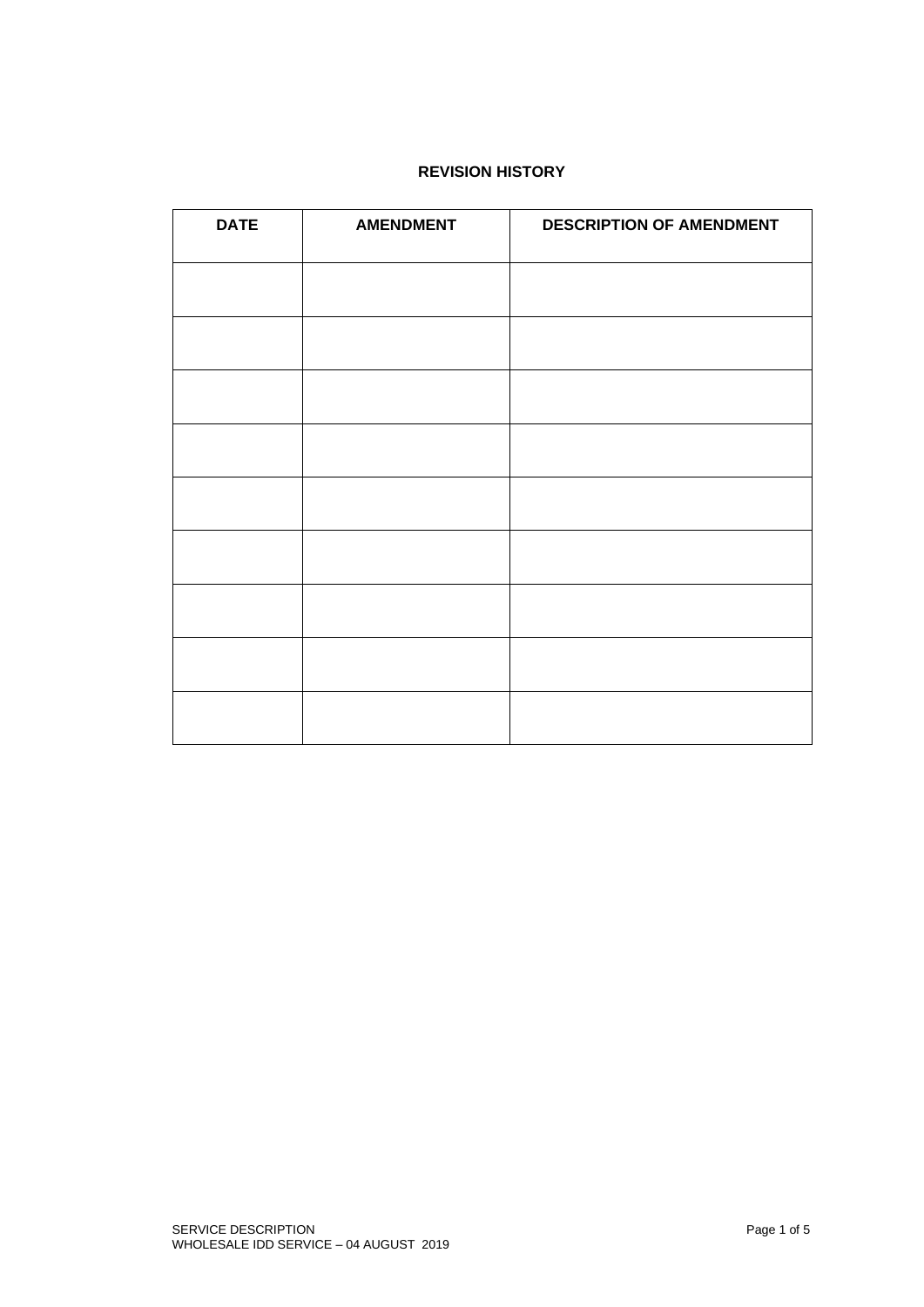#### **SERVICE DESCRIPTION 3-3: WHOLESALE INTERNATIONAL SWITCHED SERVICE**

# **1 THE SERVICE**

The **Wholesale International Switched Service** is a wholesale international switched service provided by Batelco for the carriage of International Direct Dialled Calls from an agreed point of interconnection to a Called International Number located in an Authorised Destination, as further described in this Service Description.

| Available to: | Public telecommunications operator with an individual international |
|---------------|---------------------------------------------------------------------|
|               | services licence.                                                   |

**Traffic:** Telephone Calls which originate in Bahrain only and are to be delivered to a destination outside Bahrain only.

**Reciprocal Service:** Not required.

#### **2 DEFINITIONS**

Capitalised terms not defined in this Service Description are defined in the Dictionary. Terms defined in this Service Description are specific to it.

**Access Seeker** means: (a) a Licensed operator of the PSTN or GSM Network directly connecting the Mobile Number or PSTN Number from which the International Direct Dialled Call is made; or (b) a Licensed operator providing a carrier pre-select service for a customer directly connected to a Network of another Licensed Operator.

**Authorised Destination** means a destination outside Bahrain to which Batelco supplies the Wholesale International Switched Service.

**Called International Number** is a number associated with a public network in an Authorised Destination to which Batelco's Network is directly or indirectly connected to which a International Direct Dialled Call is placed.

**Calling Party** means the Access Seeker customer who initiates an International Direct Dialled Call.

**International Direct Dialled Call** means an outbound international Telephone Call made by directly dialling a Called International Number (prefixed by the relevant country and area codes).

## **3 TERMS**

#### **3.1 Access Provider**

Batelco is the Access Provider.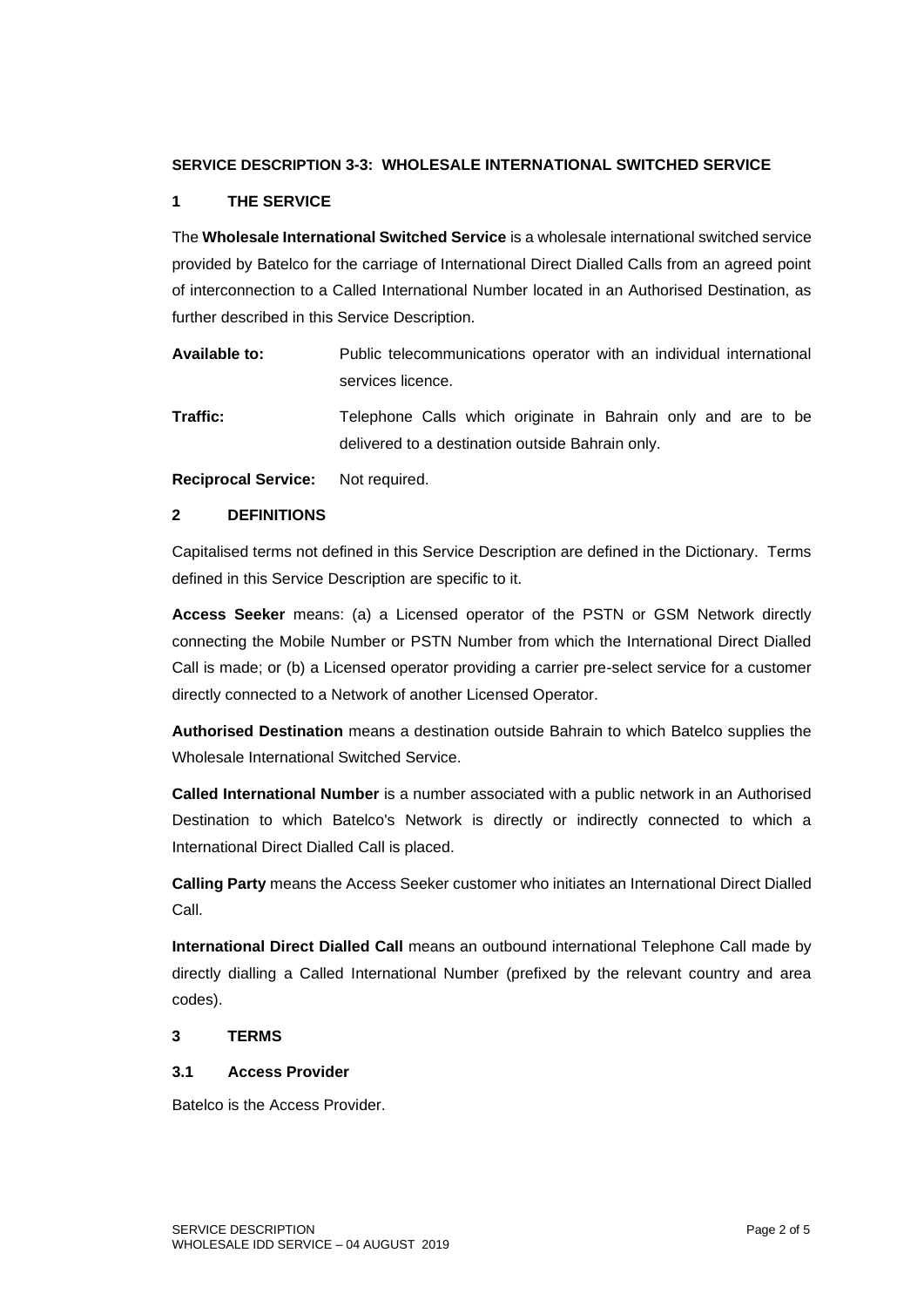## **3.2 Prerequisites**

Batelco shall not be obliged to supply the Wholesale International Switched Service unless and until:

- (a) either the In-Span Interconnect Link Service or the CSI Link Service is established;
- (b) the parties have established with Batelco the Point of Interconnection at which the parties agree the Access Seeker will handover International Direct Dialled Calls to Batelco;
- (c) the Access Seeker can provide Batelco with:
	- (i) if the Access Seeker operates a Mobile Network, the Mobile Terminating Access Service in accordance with the Service Description; and
	- (ii) if the Access Seeker operates a PSTN, the PSTN Terminating Access Service in accordance with the Service Description; and
- (d) the parties have successfully completed any pre-commissioning testing requirements of such interconnect link service set out in the Joint Working Manual.

# **3.3 Handover**

The Access Seeker must hand over the International Direct Dialled Call to Batelco:

- (a) at the agreed Point of Interconnection; and
- (b) in accordance with all applicable terms of this Service Description, the Supply Terms and relevant technical and operational requirements notified by Batelco to the Access Seeker from time to time.

# **3.4 Conveyance**

Subject to the Access Seeker's compliance with the Forecasting Procedures, Batelco shall convey International Direct Dialled Calls between the relevant Point of Interconnection and the Called International Number.

#### **3.5 Refiling and Transit**

The Access Seeker must not use the Wholesale International Switched Service for refiling or transit of traffic to or from Authorised Destinations.

#### **3.6 Echo Control**

Echo control will be provided in accordance with the Joint Working Manual.

## **3.7 Provision of tones and Network announcements**

(a) If an International Direct Dialled Call from a Calling Party is unsuccessful within the Access Provider's Network, the Access Provider may connect the International Direct Dial Call to information tones or network announcements.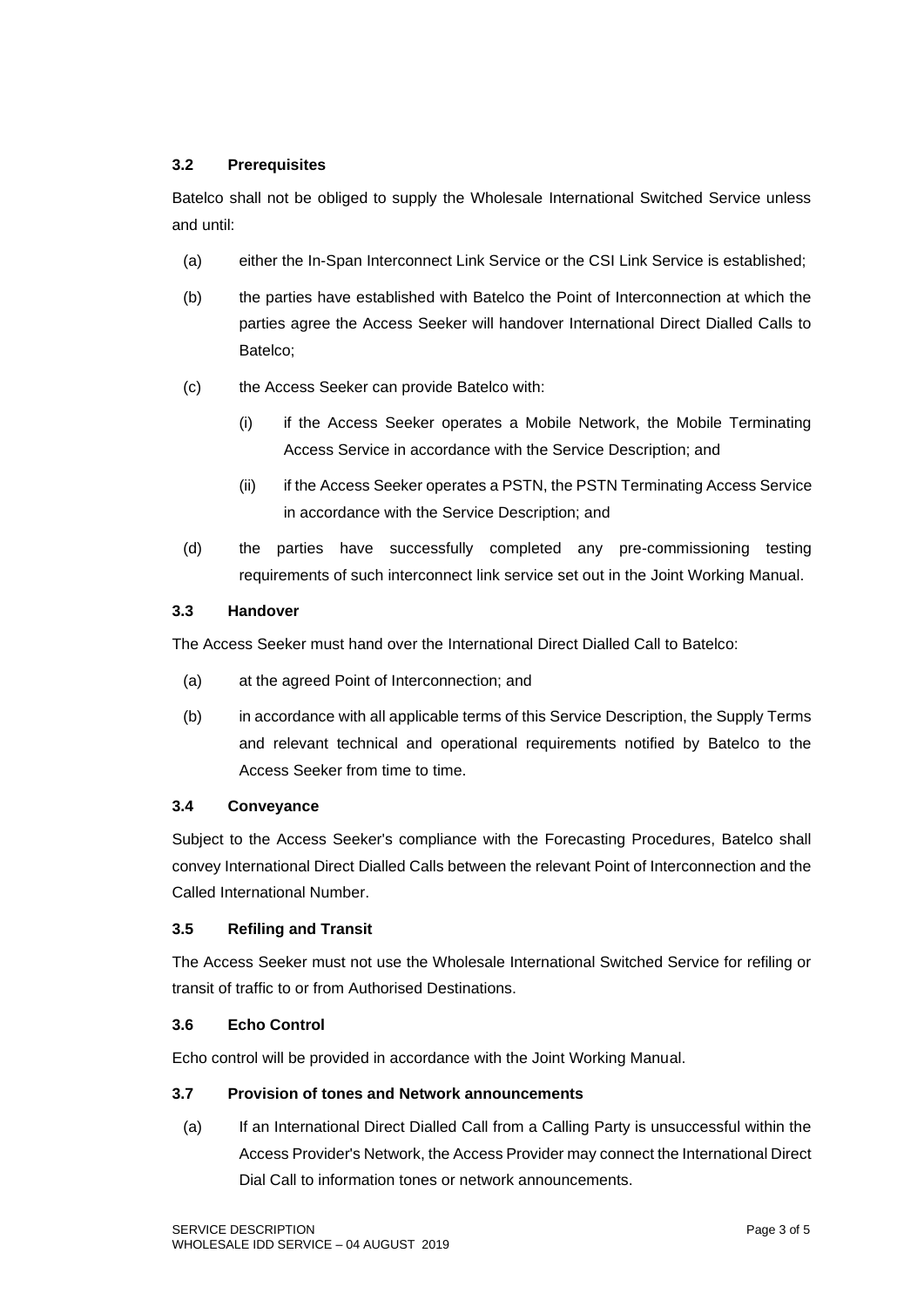(b) Details of the requirements for information tones and network announcements will be set out in the Joint Working Manual.

## **3.8 Signalling interconnection**

The transfer of signals to support the establishment, maintenance and clear down of the Telephone Calls will be via the signalling interconnection specified in the Joint Working Manual.

## **3.9 Associated information signals**

- (a) The International Direct Dialled Calls will be handed over to the Access Provider at the relevant Point of Interconnection with information signals provided in the associated signalling system.
- (b) The format of information in the signals referred to in paragraph (a) will be in accordance with ISUP specification set out in the Joint Working Manual.

# **3.10 Provision of CLI**

- (a) The SS7 signalling provided by the Access Seeker must include the provision of CLI information in a format which allows the Access Provider to unambiguously derive the full Mobile Number or PSTN Number of the Calling Party to the full extent that the provision of such CLI information is capable of being supported by SS7 signalling.
- (b) The Access Seeker must obtain from the Regulator any approvals or licences necessary for exchange of CLI information (none is required as at the date of first publication).

#### **3.11 Nature of switchports**

- (a) International Direct Dialled Calls will be delivered to the Access Provider at 2.048 Mbit/s Switchports via a Point of Interconnection.
- (b) The Switchports will operate at 2.048 Mbit/s in accordance with the Joint Working Manual.

#### **3.12 Send and receive speech levels**

The send and receive levels for speech will be in accordance with the Joint Working Manual.

#### **3.13 Calling number display**

The parties will comply with the provisions relating to calling number display where set out in the Joint Working Manual.

#### **3.14 Customer Billing**

The Access Seeker shall be responsible for billing the Calling Party for the end-to-end International Direct Dialled Call.